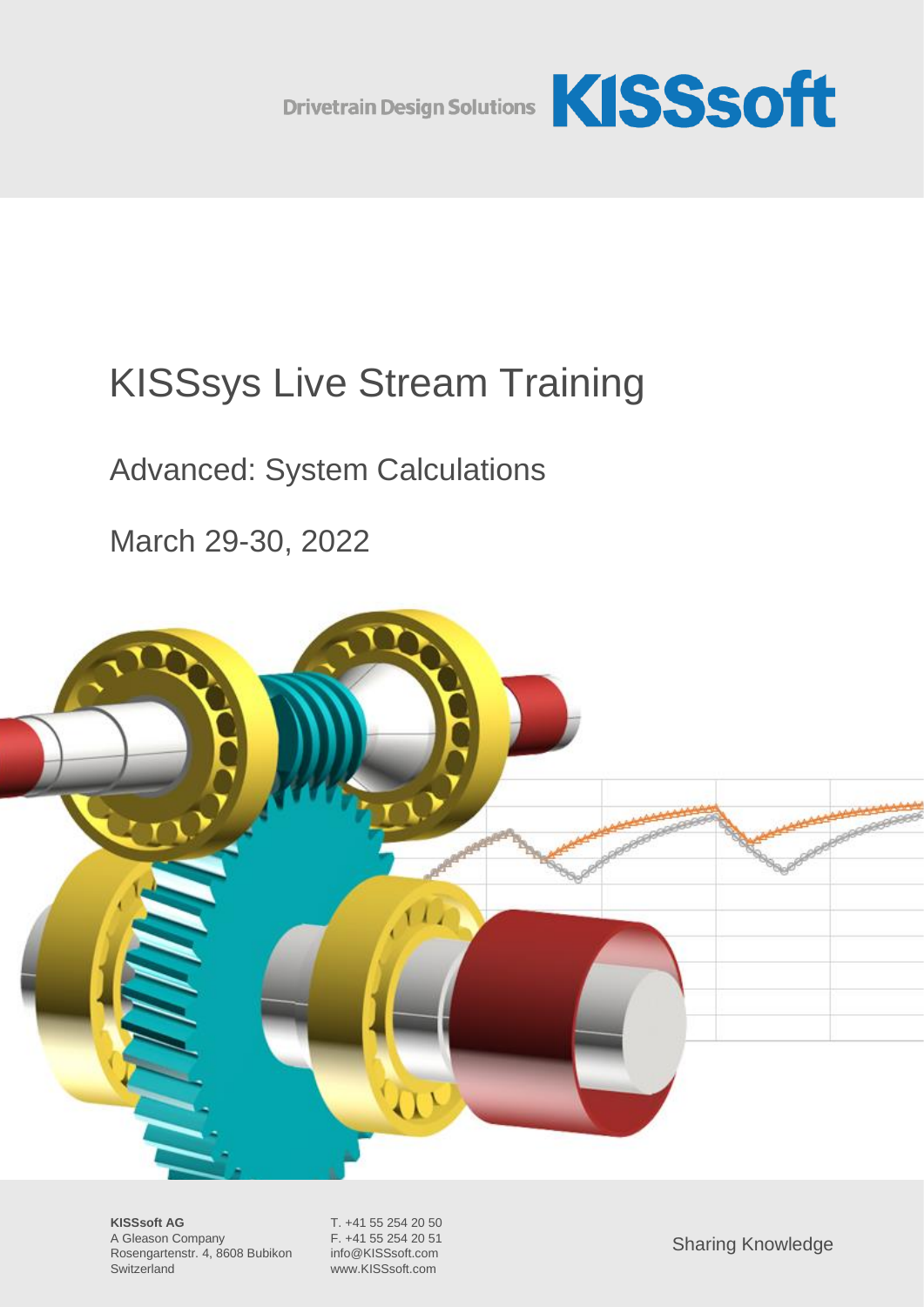### The below schedule is shown in time zone CET 02:00 pm – 06:00 pm (Brussels)

| <b>Exercises</b> | <b>Efficiency and load spectrum calculation</b> |
|------------------|-------------------------------------------------|
| $4:10 - 6:00$ pm | Load spectrum calculation                       |
| $3:55 - 4:10$ pm | <b>Break</b>                                    |
| $2:10 - 3:55$ pm | Efficiency and thermal analysis                 |
| $2:00 - 2:10$ pm | Welcome, introduction                           |
| Session 1:       | March 29, 2022                                  |

| <b>Exercises</b>         | <b>Housing stiffness</b><br><b>System dynamics</b> |
|--------------------------|----------------------------------------------------|
| $4:10 - 6:00$ pm         | Modal analysis, system dynamics                    |
| $3:55 - 4:10 \text{ pm}$ | <b>Break</b>                                       |
| $2:10 - 3:55$ pm         | Housing stiffness consideration                    |
| $2:00 - 2:10$ pm         | Exercise follow up                                 |
| Session 2:               | March 30, 2022                                     |